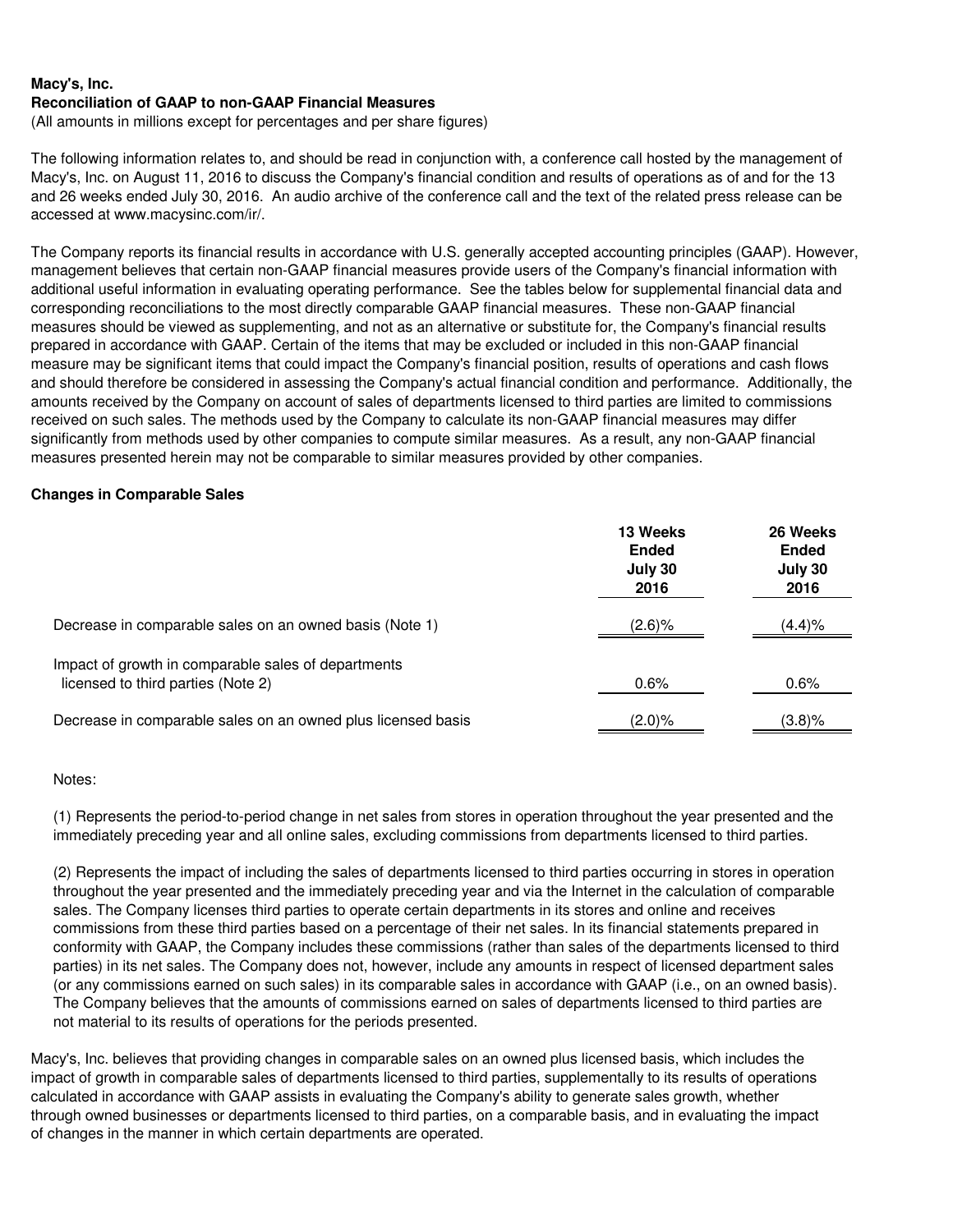(All amounts in millions except for percentages and per share figures)

#### **Diluted earnings per share, excluding certain items**

|                                                                                                                                                        |    | 13 Weeks<br><b>Ended</b><br>July 30<br>2016 |  | 13 Weeks<br><b>Ended</b><br><b>August 1</b><br><u> 2015</u> |      |
|--------------------------------------------------------------------------------------------------------------------------------------------------------|----|---------------------------------------------|--|-------------------------------------------------------------|------|
| Most comparable GAAP measure:<br>Diluted earnings per share attributable to                                                                            |    |                                             |  |                                                             |      |
| Macy's, Inc. shareholders                                                                                                                              |    | 0.03                                        |  |                                                             | 0.64 |
| Non-GAAP measure:<br>Diluted earnings per share attributable to                                                                                        |    |                                             |  |                                                             |      |
| Macy's, Inc. shareholders                                                                                                                              | \$ | 0.03                                        |  | \$                                                          | 0.64 |
| Add back the pre-tax impact of impairments and other costs                                                                                             |    | 0.80                                        |  |                                                             |      |
| Add back the pre-tax impact of settlement charges                                                                                                      |    | 0.02                                        |  |                                                             |      |
| Deduct the income tax impact of impairments and other<br>costs and settlement charges                                                                  |    | (0.31)                                      |  |                                                             |      |
| Diluted earnings per share attributable to Macy's, Inc.<br>shareholders, excluding the impact of impairments and<br>other costs and settlement charges | \$ | 0.54                                        |  | \$                                                          | 0.64 |

Management believes that providing a measure of diluted earnings per share attributable to Macy's, Inc. shareholders excluding the impact of impairments and other costs and settlement charges is a useful measure to assist the reader in evaluating the Company's ability to generate earnings and that providing such a measure will allow investors to more readily compare the earnings referred to in the press release to the earnings reported by the Company in past and future periods. Management believes that excluding the impact of impairments and other cots and settlement charges from the calculation of this measure is particularly useful where the amounts of such items are not consistent in the periods presented.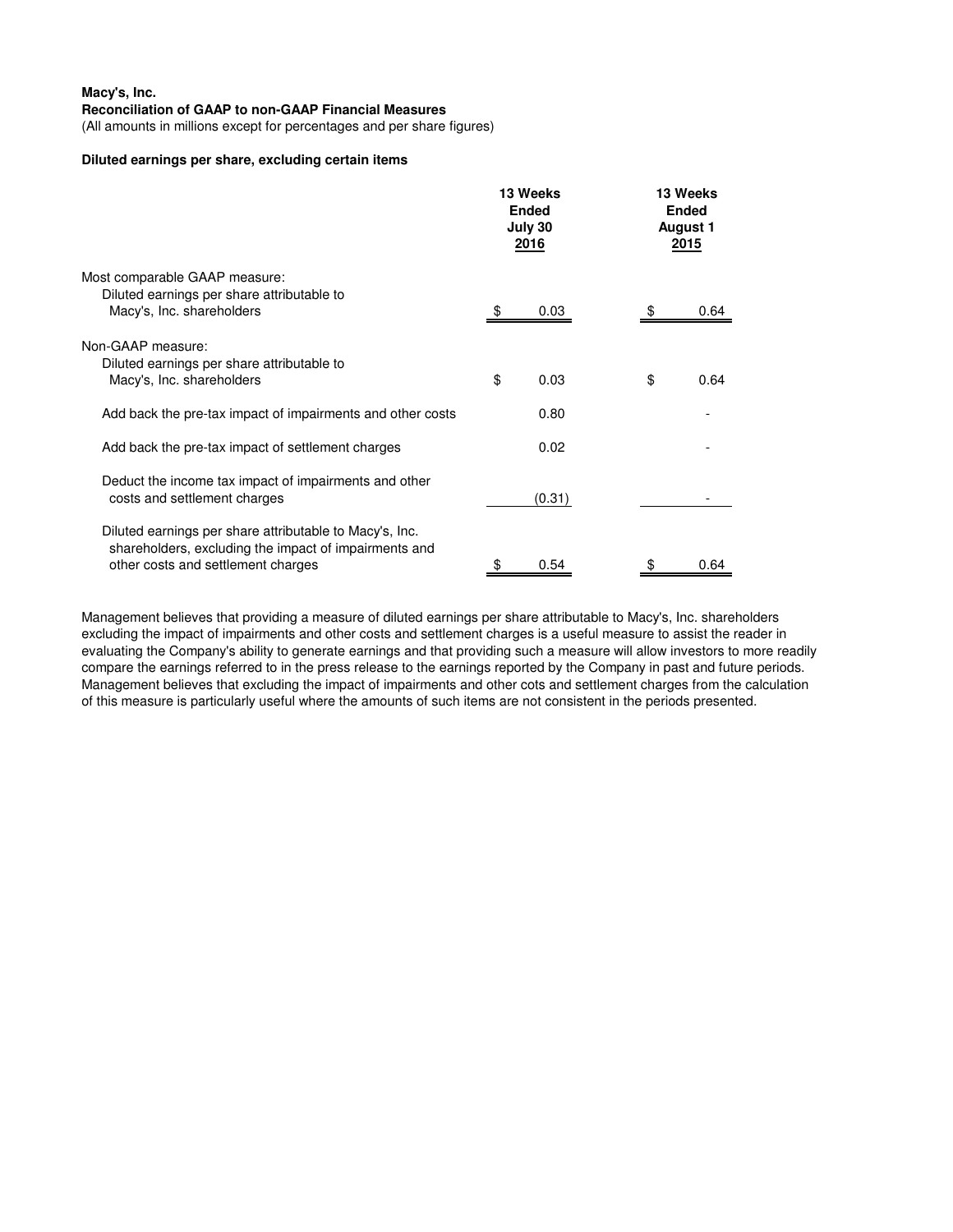(All amounts in millions except for percentages and per share figures)

#### **Diluted earnings per share, excluding certain items**

|                                                                                                                                                        |    | 26 Weeks<br><b>Ended</b><br>July 30<br>2016 |  | 26 Weeks<br><b>Ended</b><br><b>August 1</b><br>2015 |      |
|--------------------------------------------------------------------------------------------------------------------------------------------------------|----|---------------------------------------------|--|-----------------------------------------------------|------|
| Most comparable GAAP measure:                                                                                                                          |    |                                             |  |                                                     |      |
| Diluted earnings per share attributable to<br>Macy's, Inc. shareholders                                                                                |    | 0.41                                        |  |                                                     | 1.19 |
| Non-GAAP measure:                                                                                                                                      |    |                                             |  |                                                     |      |
| Diluted earnings per share attributable to<br>Macy's, Inc. shareholders                                                                                | \$ | 0.41                                        |  | \$                                                  | 1.19 |
| Add back the pre-tax impact of impairments and other costs                                                                                             |    | 0.80                                        |  |                                                     |      |
| Add back the pre-tax impact of settlement charges                                                                                                      |    | 0.06                                        |  |                                                     |      |
| Deduct the income tax impact of impairments and other<br>costs and settlement charges                                                                  |    | (0.33)                                      |  |                                                     |      |
| Diluted earnings per share attributable to Macy's, Inc.<br>shareholders, excluding the impact of impairments and<br>other costs and settlement charges | \$ | 0.94                                        |  | \$                                                  | 1.19 |

Management believes that providing a measure of diluted earnings per share attributable to Macy's, Inc. shareholders excluding the impact of impairments and other costs and settlement charges is a useful measure to assist the reader in evaluating the Company's ability to generate earnings and that providing such a measure will allow investors to more readily compare the earnings referred to in the press release to the earnings reported by the Company in past and future periods. Management believes that excluding the impact of impairments and other cots and settlement charges from the calculation of this measure is particularly useful where the amounts of such items are not consistent in the periods presented.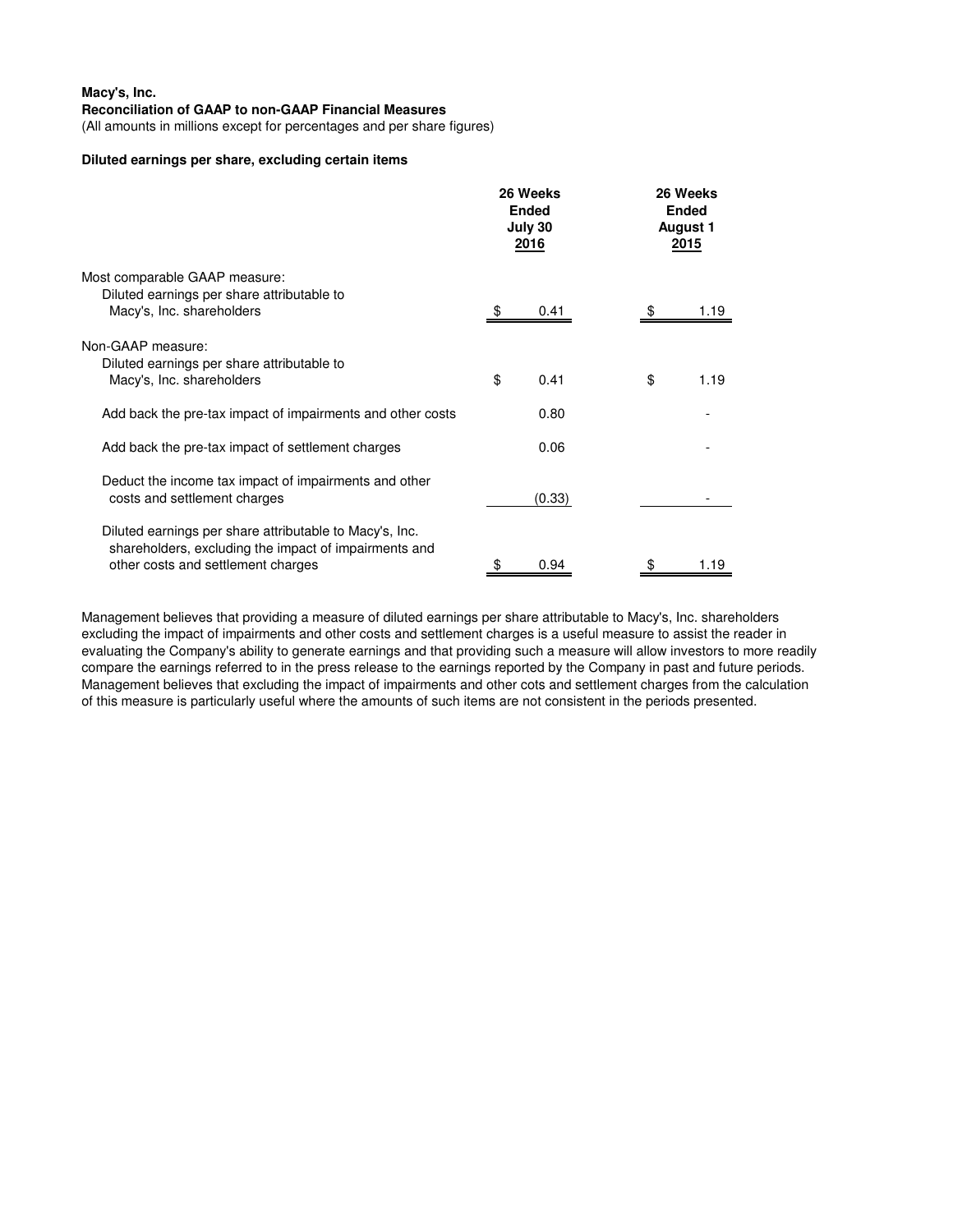(All amounts in millions except for percentages and per share figures)

### **Operating income and operating income as a percent to net sales, excluding certain items**

|                                                                                             | 13 Weeks<br><b>Ended</b><br>July 30<br><u> 2016</u> | 13 Weeks<br><b>Ended</b><br><b>August 1</b><br>2015 |  |
|---------------------------------------------------------------------------------------------|-----------------------------------------------------|-----------------------------------------------------|--|
| Most comparable GAAP measure:<br>Net sales                                                  | 5,866<br>\$                                         | 6,104                                               |  |
| Operating income                                                                            | 117                                                 | 436                                                 |  |
|                                                                                             | 2.0%                                                | 7.1%                                                |  |
| Non-GAAP measure:<br>Net sales                                                              | 5,866<br>\$                                         | 6,104<br>\$                                         |  |
| Operating income                                                                            | \$<br>117                                           | \$<br>436                                           |  |
| Add back the impact of impairments and other costs                                          | 249                                                 |                                                     |  |
| Add back the impact of settlement charges                                                   | 6                                                   |                                                     |  |
| Operating income, excluding impact of<br>impairments and other costs and settlement charges | 372<br>\$                                           | 436                                                 |  |
|                                                                                             | 6.4%                                                | 7.1%                                                |  |

Management believes that operating income and operating income as a percent to net sales, excluding the impact of impairments and other costs and settlement charges are useful measures in evaluating the Company's ability to generate earnings. Management believes that excluding these costs from the calculation of these measures is particularly useful where the amounts of such items are not consistent in the periods presented.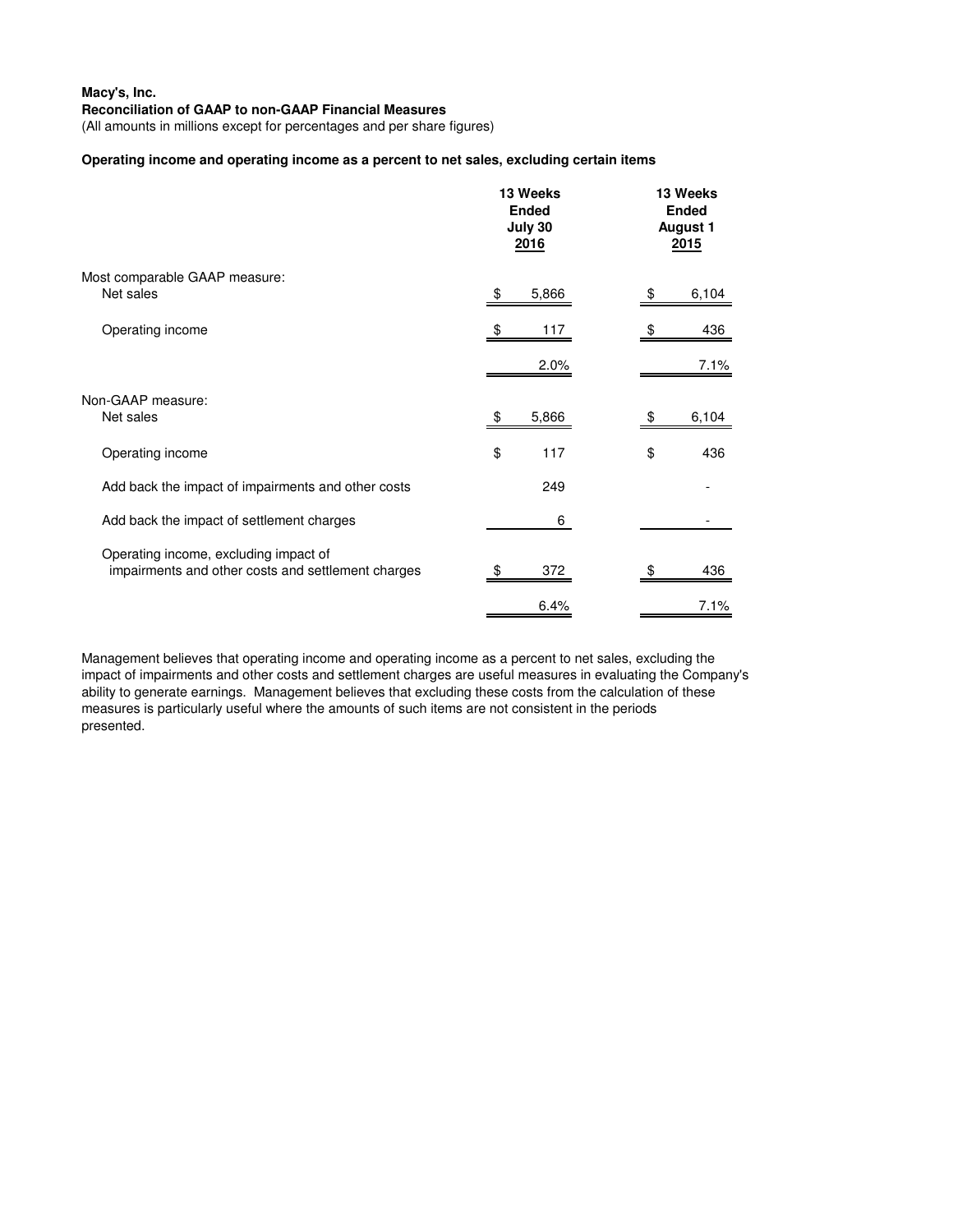(All amounts in millions except for percentages and per share figures)

### **Operating income and operating income as a percent to net sales, excluding certain items**

|                                                                                             | 26 Weeks<br><b>Ended</b><br>July 30<br><u> 2016</u> | 26 Weeks<br><b>Ended</b><br><b>August 1</b><br><u>2015</u> |  |
|---------------------------------------------------------------------------------------------|-----------------------------------------------------|------------------------------------------------------------|--|
| Most comparable GAAP measure:<br>Net sales                                                  | 11,637                                              | 12,336                                                     |  |
| Operating income                                                                            | 393                                                 | 845                                                        |  |
|                                                                                             | 3.4%                                                | 6.8%                                                       |  |
| Non-GAAP measure:<br>Net sales                                                              | 11,637<br>\$                                        | 12,336<br>\$.                                              |  |
| Operating income                                                                            | \$<br>393                                           | \$<br>845                                                  |  |
| Add back the impact of impairments and other costs                                          | 249                                                 |                                                            |  |
| Add back the impact of settlement charges                                                   | 19                                                  |                                                            |  |
| Operating income, excluding impact of<br>impairments and other costs and settlement charges | 661<br>\$                                           | 845<br>\$                                                  |  |
|                                                                                             | 5.7%                                                | 6.8%                                                       |  |

Management believes that operating income and operating income as a percent to net sales, excluding the impact of impairments and other costs and settlement charges are useful measures in evaluating the Company's ability to generate earnings. Management believes that excluding these costs from the calculation of these measures is particularly useful where the amounts of such items are not consistent in the periods presented.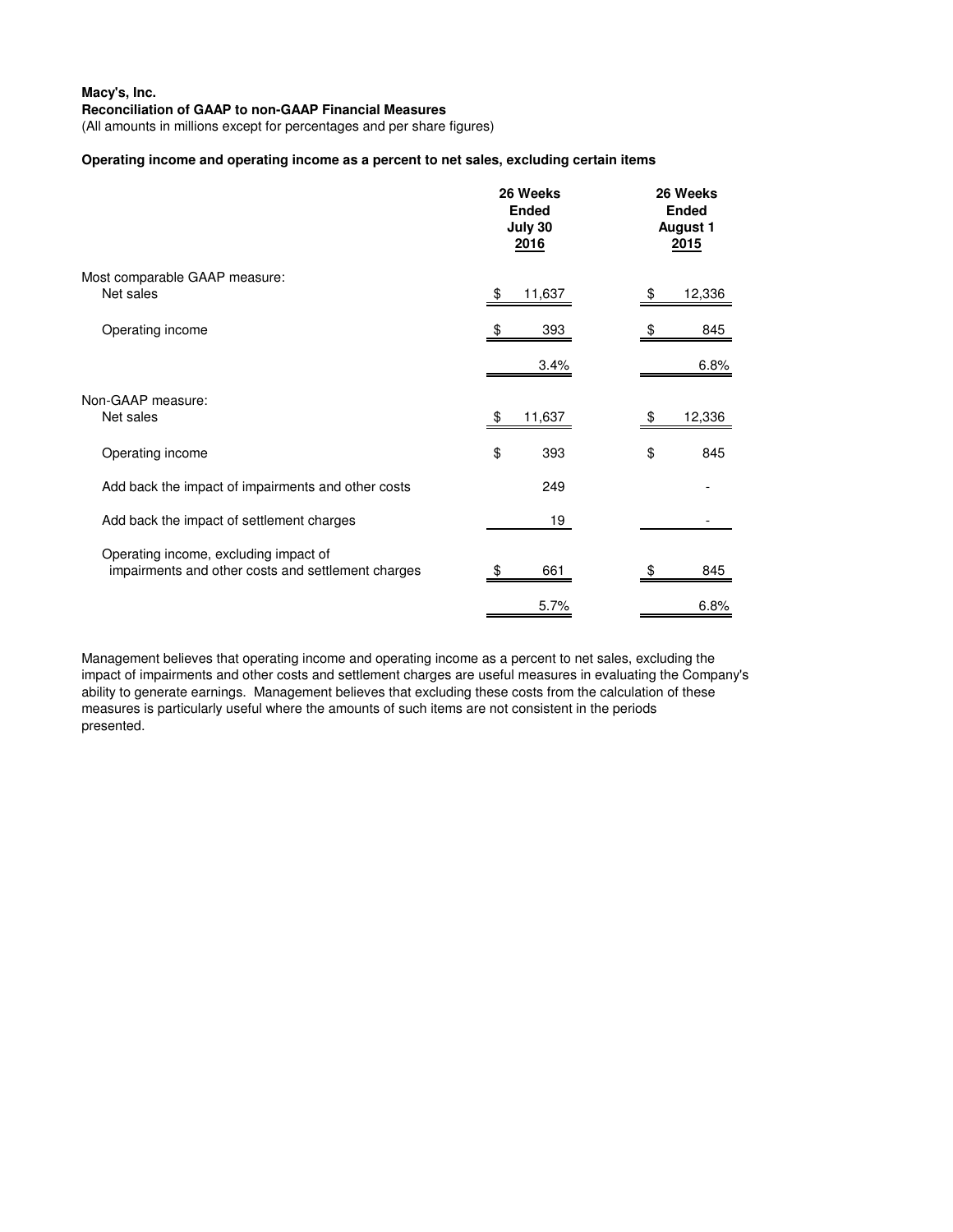(All amounts in millions except for percentages and per share figures)

### **Net income, excluding certain items**

|                                                                                                                                                  | 13 Weeks<br><b>Ended</b><br>July 30<br><u> 2016</u> |  | 13 Weeks<br><b>Ended</b><br><b>August 1</b><br><u> 2015</u> |     |
|--------------------------------------------------------------------------------------------------------------------------------------------------|-----------------------------------------------------|--|-------------------------------------------------------------|-----|
| Most comparable GAAP measure:                                                                                                                    |                                                     |  |                                                             |     |
| Net income attributable to Macy's, Inc. shareholders                                                                                             | 11                                                  |  |                                                             | 217 |
| Non-GAAP measure:                                                                                                                                |                                                     |  |                                                             |     |
| Net income attributable to Macy's, Inc. shareholders                                                                                             | \$<br>11                                            |  | \$                                                          | 217 |
| Add back the pre-tax impact of impairments and other costs                                                                                       | 249                                                 |  |                                                             |     |
| Add back the pre-tax impact of settlement charges                                                                                                | 6                                                   |  |                                                             |     |
| Deduct the income tax impact of impairments and other<br>costs and settlement charges                                                            | (98)                                                |  |                                                             |     |
| Net income attributable to Macy's, Inc. shareholders,<br>excluding the after-tax impact of impairments and other<br>costs and settlement charges | \$<br>168                                           |  |                                                             | 217 |

Management believes that providing a measure of net income attributable to Macy's, Inc. shareholders excluding the after-tax impact of impairments and other costs and settlement charges is a useful measure to assist the reader in evaluating the Company's ability to generate earnings and that providing such a measure will allow investors to more readily compare the earnings referred to in the press release to the earnings reported by the Company in past and future periods. Management believes that excluding the after-tax impact of impairments and other costs and settlement charges from the calculation of this measure is particularly useful where the amounts of such items are not consistent in the periods presented.